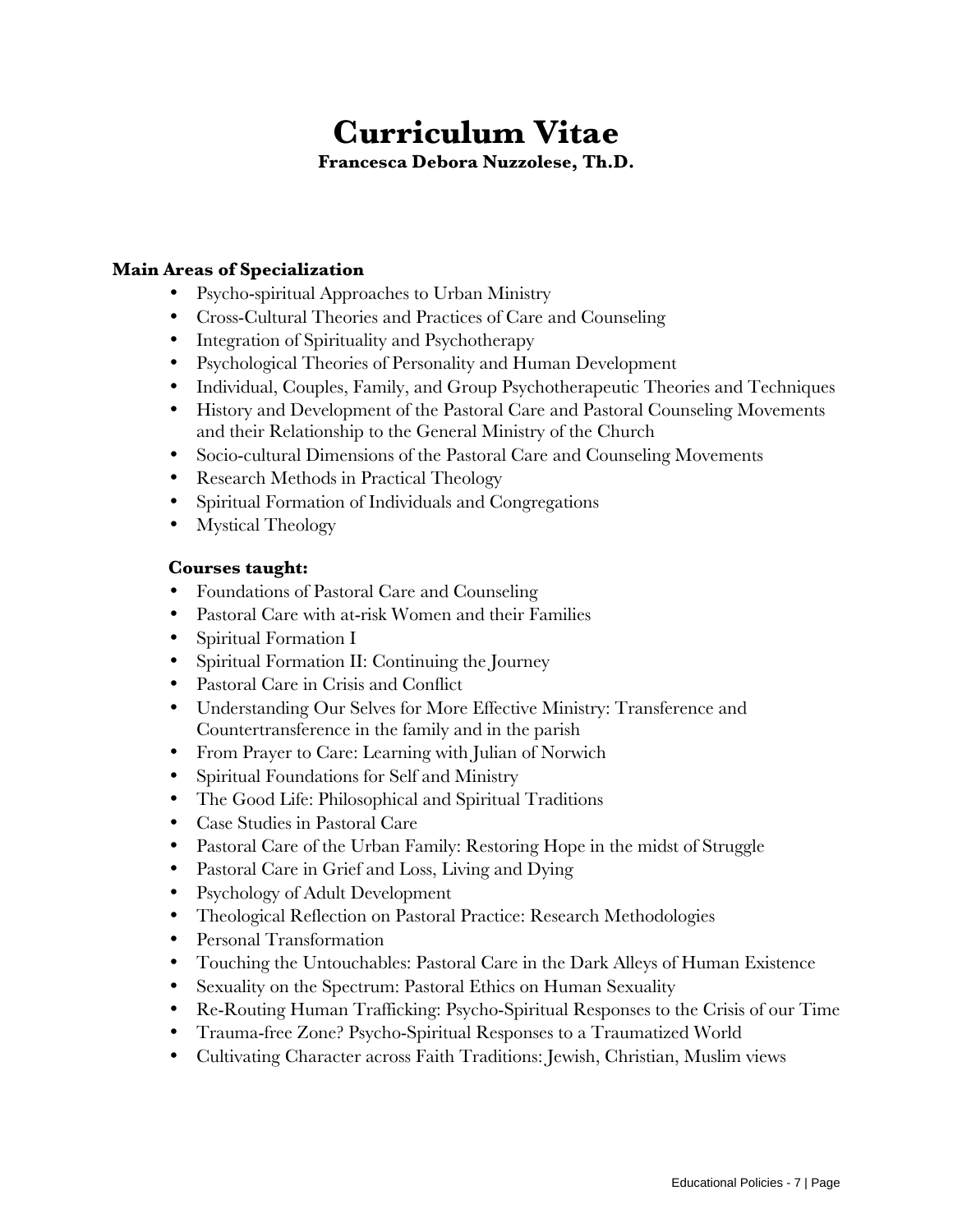# **Educational Background:**

| 2009 |         | Spiritual Direction Certification<br>Guild for Spiritual Guidance, NY                                                           |
|------|---------|---------------------------------------------------------------------------------------------------------------------------------|
| 2005 | Th.D.   | Columbia Theological Seminary, Decatur, GA                                                                                      |
| 1999 | C.P.E.  | Clinical Pastoral Education<br>Covenant Counseling Center, Atlanta, GA<br>Peter McCallum Cancer Institute, Melbourne, Australia |
| 1997 | Th.M.   | Melbourne College of Divinity, Melbourne, Australia                                                                             |
| 1994 | B.D.    | <b>Bachelor of Divinity</b><br>Baptist International Seminary, Ruschlikon, Switzerland                                          |
| 1990 | E.F.C.  | English First Certificate,<br>Cambridge Language School, London, England                                                        |
| 1988 | D.C. S. | Diploma in Classical Studies,<br>Liceo Cagnazzi di Altamura, Altamura, Bari (Italy)                                             |

# **Professional Experience:**

| $2014$ -present | Founder and Director of BeTheLifeline, non-profit foundation for<br>anti-trafficking advocacy, education and outreach.                                  |
|-----------------|---------------------------------------------------------------------------------------------------------------------------------------------------------|
| 2011-present    | Pastoral Care Minister and Theologian in Residence, Holy Trinity<br>Episcopal Church, Philadelphia, PA                                                  |
| $2005$ -present | Associate Professor (with Tenure) of Pastoral Care and Spiritual<br>Formation, Palmer Theological Seminary and Eastern University,<br>Philadelphia, PA. |
| $2007$ -present | Lecturer in Pastoral Theology, Care and Counseling, Melbourne<br>College of Divinity, Melbourne, Australia                                              |
| $2005$ -present | Pastoral Counselor in Private Practice, Philadelphia, PA                                                                                                |
| 2002-2003       | Teaching Assistant, Candler School of Theology, Atlanta, GA                                                                                             |
| $2000$ -present | Spiritual Retreat Leader, Psycho-spiritual Educator                                                                                                     |
| 1999-2005       | Pastoral Counselor Resident, Care and Counseling Center of<br>Georgia, Atlanta, GA                                                                      |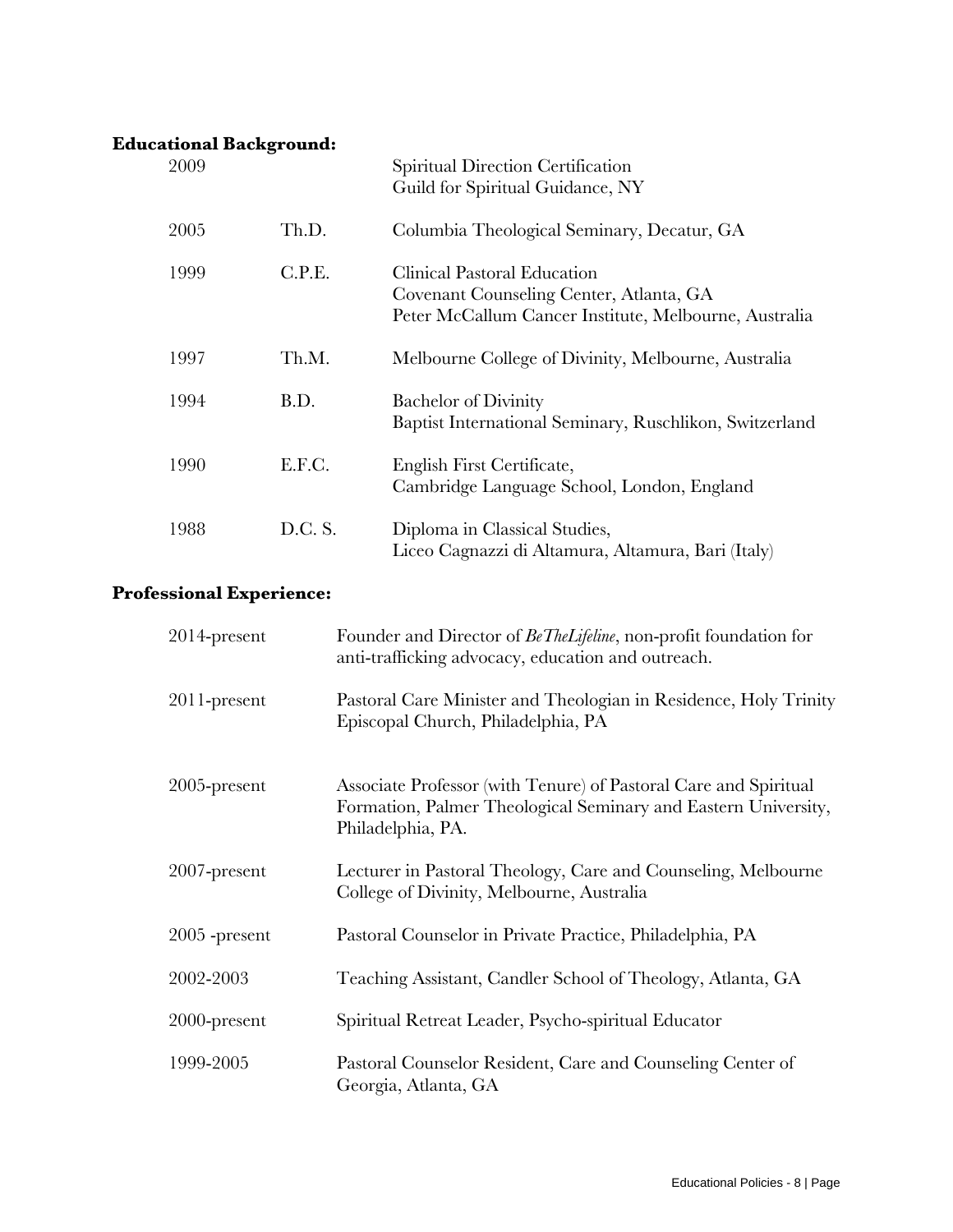| 1999-2003 | Pastoral Care Intern, Druid Hills Baptist Church, Atlanta, GA                                                                   |
|-----------|---------------------------------------------------------------------------------------------------------------------------------|
| 1997-1999 | Hospice Chaplain, Peachtree Hospice, Atlanta, GA<br>Chaplain Resident, Peter McCallum Cancer Institute, Melbourne,<br>Australia |
| 1996-1997 | Pastoral Psychotherapist, The Village Well Counseling Center,<br>Melbourne, Australia                                           |
| 1996-1997 | Teaching Assistant, Whitley College, Melbourne, Australia                                                                       |
| 1995-1996 | Pastor, St. Mark's Community Church, Melbourne, Australia                                                                       |
| 1994      | Volunteer Missionary with British Missionary Society, Tirana,<br>Albania                                                        |
| 1992      | Chaplain Intern, Goochland State Prison, Goochland, VA                                                                          |
| 1990-1993 | Pastor, Chiesa Evangelica Italiana. Italian Evangelical Church,<br>Zurich, Switzerland                                          |

#### **Academic achievements:**

| 2006 | Wabash Grant for Pre-Tenured Faculty            |
|------|-------------------------------------------------|
| 1994 | Magna cum laude, Baptist International Seminary |
|      | Student Speaker, Commencement Exercises         |

#### **Licenses:**

| 2000 | Ordained, Druid Hills Baptist Church (CBF affiliation), Atlanta |
|------|-----------------------------------------------------------------|
| 2014 | LPC (License as Professional Counselor, in process)             |
| 2013 | AAPC Certified Counselor (in process)                           |

#### **Publications:**

*Sex Trafficking: Engaging Theology and Practice.* Co-editor with Bill Prevett (Oxford Center for Mission Studies) and John Blevins (Emory University, School of Public Health). Work in progress. Estimated publication date Spring 2017.

*Pathways out of Hell: imagining healing and wholeness for victims of sex trafficking - and the rest of us*. Book manuscript in progress.

"Human Trafficking in Thailand," Book Review for *Journal of Pastoral Theology* (Spring 2015).

*LIFELINE: a play about human trafficking, and the long road to healing*. Written and Produced by Francesca Nuzzolese, Philadelphia, 2014 (copyright in progress)

*Just Care: pastoral counseling with socioeconomically vulnerable women*. Lambert Academic Publishing, 2012.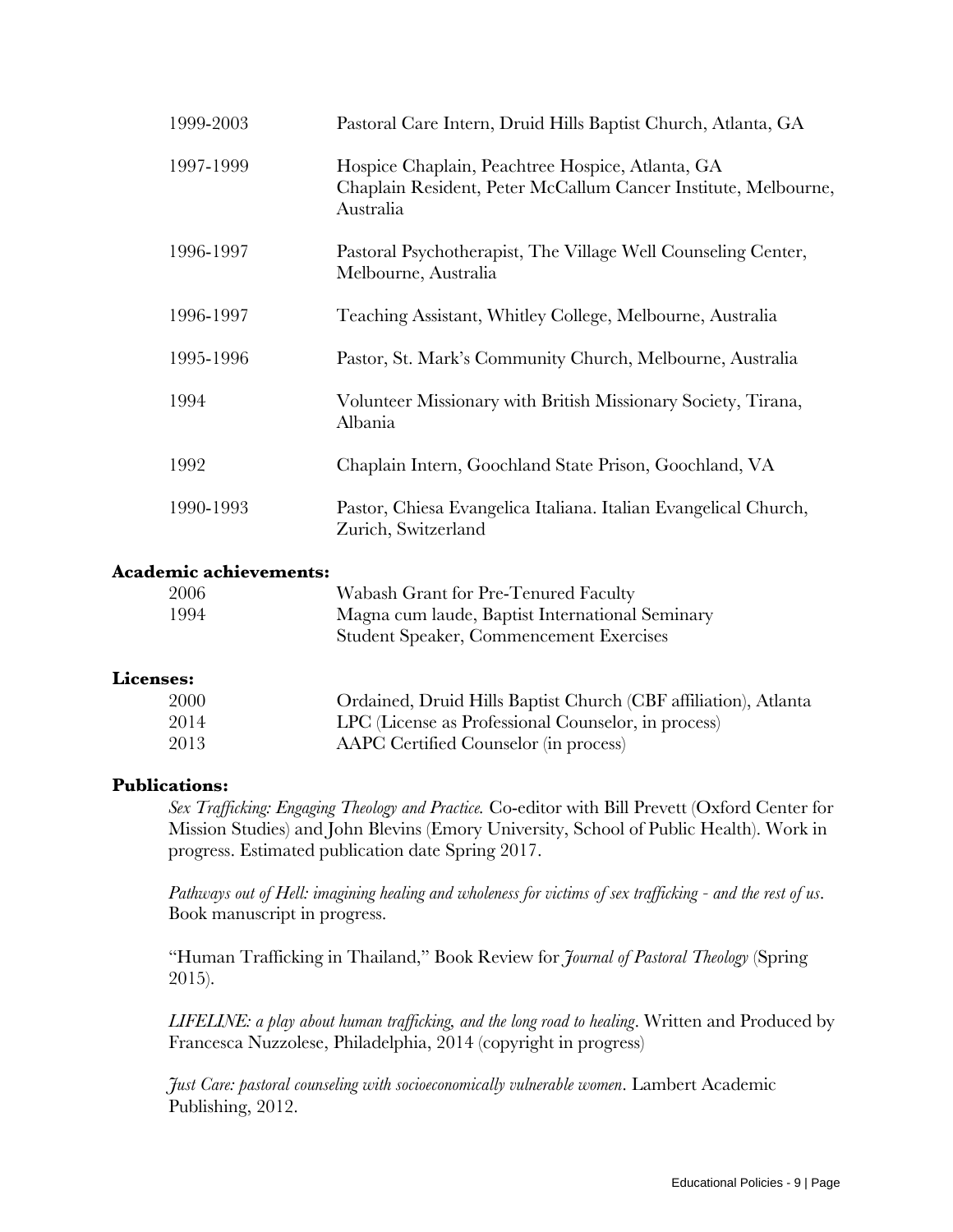"12 Steps to Compassionate Living," Book Review for Prism Magazine, January 2011.

 "Somebody's Daughter," Book Review for Prism Magazine, March 2011.

"Living into Hope," Book Review for Prism Magazine, November 2010.

"Just Care: pastoral counseling in the sub-cultures of poverty." Chapter contribution in *Women Out of Order: Women in cross-cultural experience*, Jeanne Stevenson Moessner & Theresa Snorton, Eds. Fortress Press (2009).

"The Risks of Teaching and Caring with Women at risk". In *The Journal of Pastoral Theology* (Spring 2008).

"Leaking Roofs Matter: Responding to Pamela Cooper White's *Shared Wisdom.*" In *Pastoral Psychology* (Fall 2006).

"Children and Worship: Re-valuing the Role of Children in Congregational Life." In *The Australian Baptist Witness* (Spring 1996).

#### **Selected workshops, spiritual retreats, and public lectures**

"Spiritual Resources for the Spiritually Exhausted", Workshop for the Baptist World Alliance Congress, Cape Town, SA, July 2015

"Caring for the Carers: a psycho-spiritual training for staff of Restoration Home, World Hope International, Freetown, Sierra Leone, June 2015

"What does the Lord Require of *US*: theology and politics in the anti-trafficking campaign" Workshop for Enon Tabernacle Baptist Church, Inaugural Anti-trafficking Conference, January 2015

"The Spirituality of Care" Seminar for Italian Baptist Pastors and Lay Leaders, Bari, Italy, January 2015

"Theological Reflection in the Service of Better Praxis" Workshop for ICAP Global (International Conference against Prostitution), Wisconsin, 2014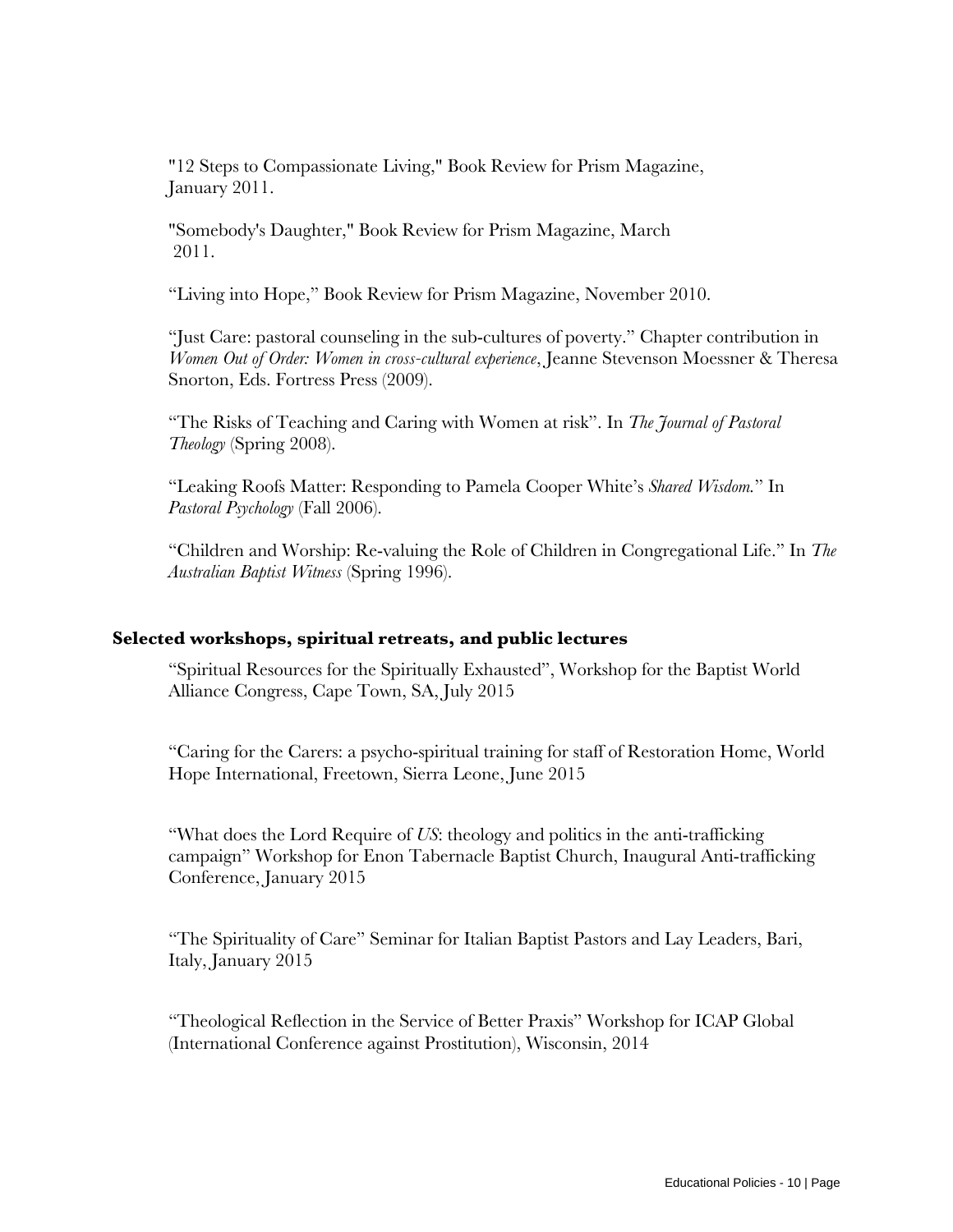"*Lifeline*: a Play about human trafficking and the long road to healing." Performed in Philadelphia, 2014 and 2015

"Soulful Spirituality: Spiritual Resources for Leaders and Congregations," American Baptist Churches of New Jersey Academy. Lectures, Spring 2014

"The Spirituality of Social Activism." Workshop for Priscilla Institute, Eastern University, 2014

"Why Should we Care about Syria: Theological Responses to Global Issues." Lecture, Church of the Holy Trinity, 2013

"Who Are the Least of These? Vulnerability and Sex Trafficking," Bohlen Lecture, Church of the Holy Trinity, 2013

"Loving God, Loving Self, Loving Other," Main Address, American Baptist Women Annual Conference, NJ, 2013

"Pathways out of Hell: Imagining Healing for Survivors of the Sex Trade," American Academy of Religion, Chicago, 2012.

"What's Love Got to Do with It? Ethical Implications of Human Trafficking," Windows on the World, Eastern University, Philadelphia, 2012

"Finding Joy in the Midst of Darkness: spiritual resources for those who work with victims of sex trafficking," International Conference Against Prostitution, Wisconsin, 2011

"Breathing Spirit into Pastoral Practice," main address at National Baptist Conference, Victoria Baptist Union, Melbourne, Australia, 2010

"Care and Cure, Salvation and Healing," Lectures, Overbrook Presbyterian Church, Overbrook, Pa, 2010

"Donne Sradicate" ("Uprooted Women: immigration and exploitation of women in the global economy"), Public Lecture, sponsored by Circolo Federiciano, Altamura, Italy, 2009.

"Falling in Love with God," Spiritual Retreat, Media Presbyterian Church, Pa, 2009.

"What does Freud have to do with Jesus: Psychological insights and Theological reflections," Media Presbyterian Church, Media, PA, 2008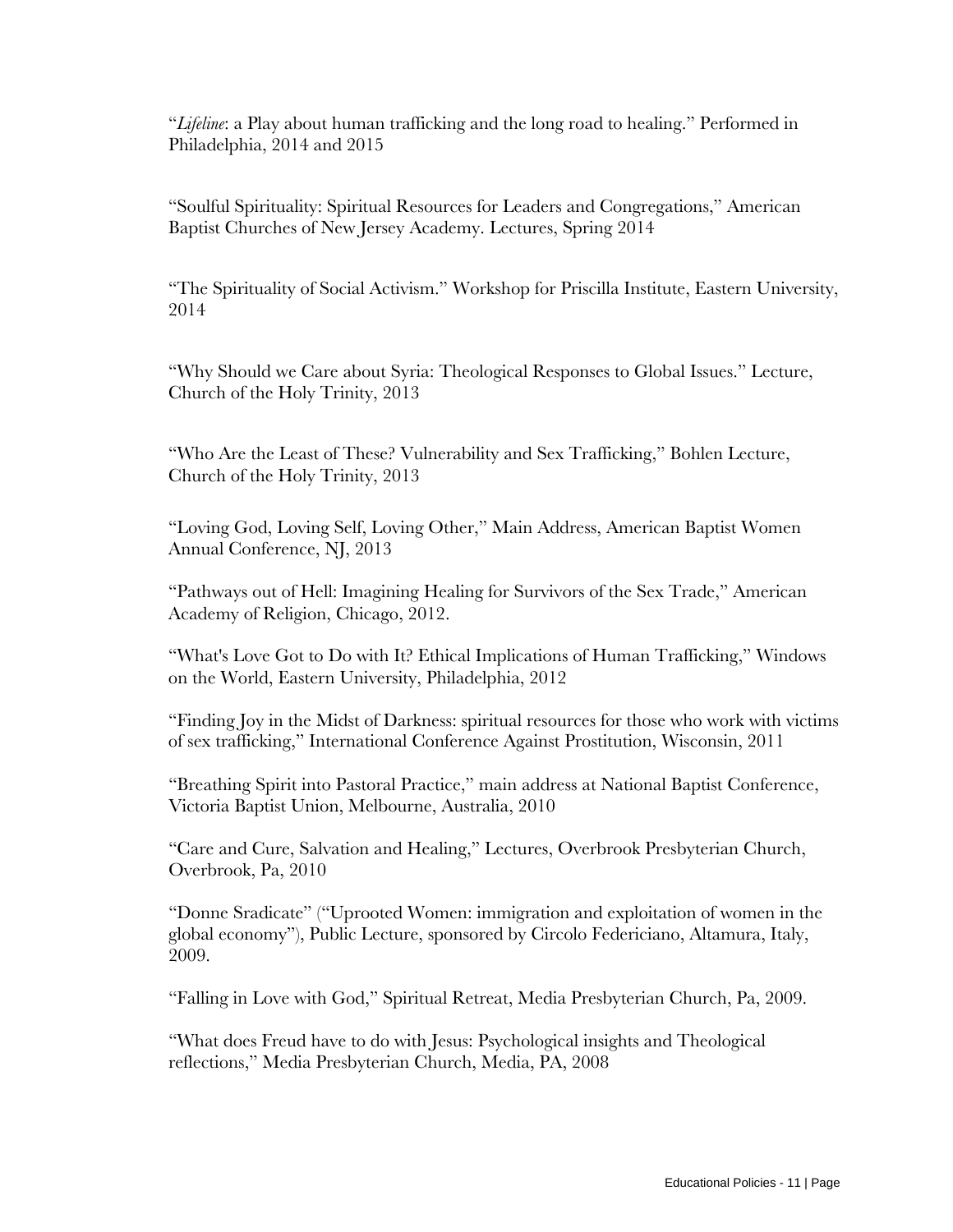"From Prayer to Leadership: A workshop for Youth Leaders," Hopewell UMC, Hopewell, PA, 2008

"From Contemplation to Action – and back again: learning from the wisdom of the Mystics," Lecture Series, Paoli Methodist Church, Paoli, PA, 2007

"Spiritual disciplines in the service of self-care: a spiritual retreat for women in ministry," American Baptist Women Pastors, Annual Convention, Valley Forge, PA, 2007

"Exploring the Complexities of Diversity for Teaching and Learning," Workshop presented at Wabash Center for Teaching and Learning, Crawfordsville, IN, 2007

"The Risks of Teaching *With* People at Risk: An invitation to dialogue and reflection," Workshop presented at the Society for Pastoral Theology Annual Conference, San Juan, PR, 2007

"Some Pastoral Challenges to Cross-cultural Ministry: an insider perspective," Keynote address to the One in Christ Conference of the ABCNJ, Mount Holly, NJ, 2007

"Spiritual Growth and Discipleship," Lecture for Philadelphia Baptist Association, Germantown, PA, 2006

"The Other Face of Evangelicalism: A Cross-Cultural Perspective," Lecture, Episcopal Church of the Redeemer, Philadelphia, PA, 2006

"Spiritual Growth through the Practice of Spiritual Disciplines," Lecture Series, Bethany Collegiate Presbyterian Church, PA, 2006

"The Gifts of Spiritual Disciplines," Lecture Series, Paoli Methodist Church, PA, 2006

"*Lectio Divina*: a tool for the spiritual growth of church groups," Workshop for First Baptist of Philadelphia, PA, 2006

"Introducing a Relational Understanding of Countertransference," Workshop for SFE Supervisors, Palmer Theological Seminary, 2006

"Leaking Roofs Matter: Responding to Pamela Cooper White's *Shared Wisdom*," Paper presented at the Pastoral Psychology Study Group, AAR Meeting in Philadelphia, 2005

"Befriending Anger: a Psychodramatic Approach," Workshop for CPE Supervisors in Training at Care and Counseling Center of Georgia, GA, 2004

"Diversity or Domestication? An Intersubjective Approach to the Phenomenon of Diversity," Workshop presented at the Society for Pastoral Theology Annual Conference, Denver, CO, 2003